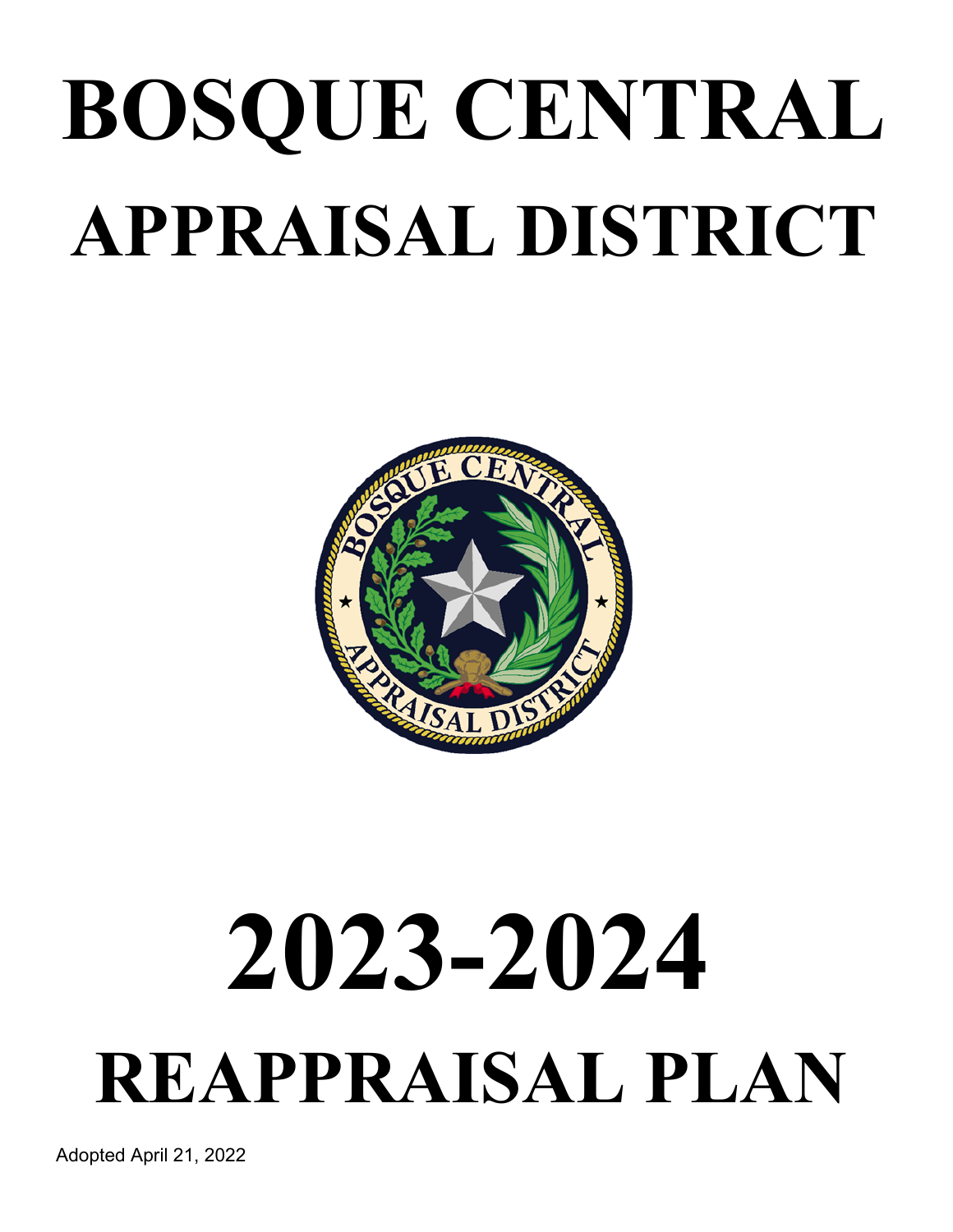## TABLE OF CONTENTS

| Inspection schedule of market areas included in Bosque County:5 |  |
|-----------------------------------------------------------------|--|
|                                                                 |  |
|                                                                 |  |
|                                                                 |  |
|                                                                 |  |
|                                                                 |  |
|                                                                 |  |
|                                                                 |  |
|                                                                 |  |
|                                                                 |  |
|                                                                 |  |
|                                                                 |  |
|                                                                 |  |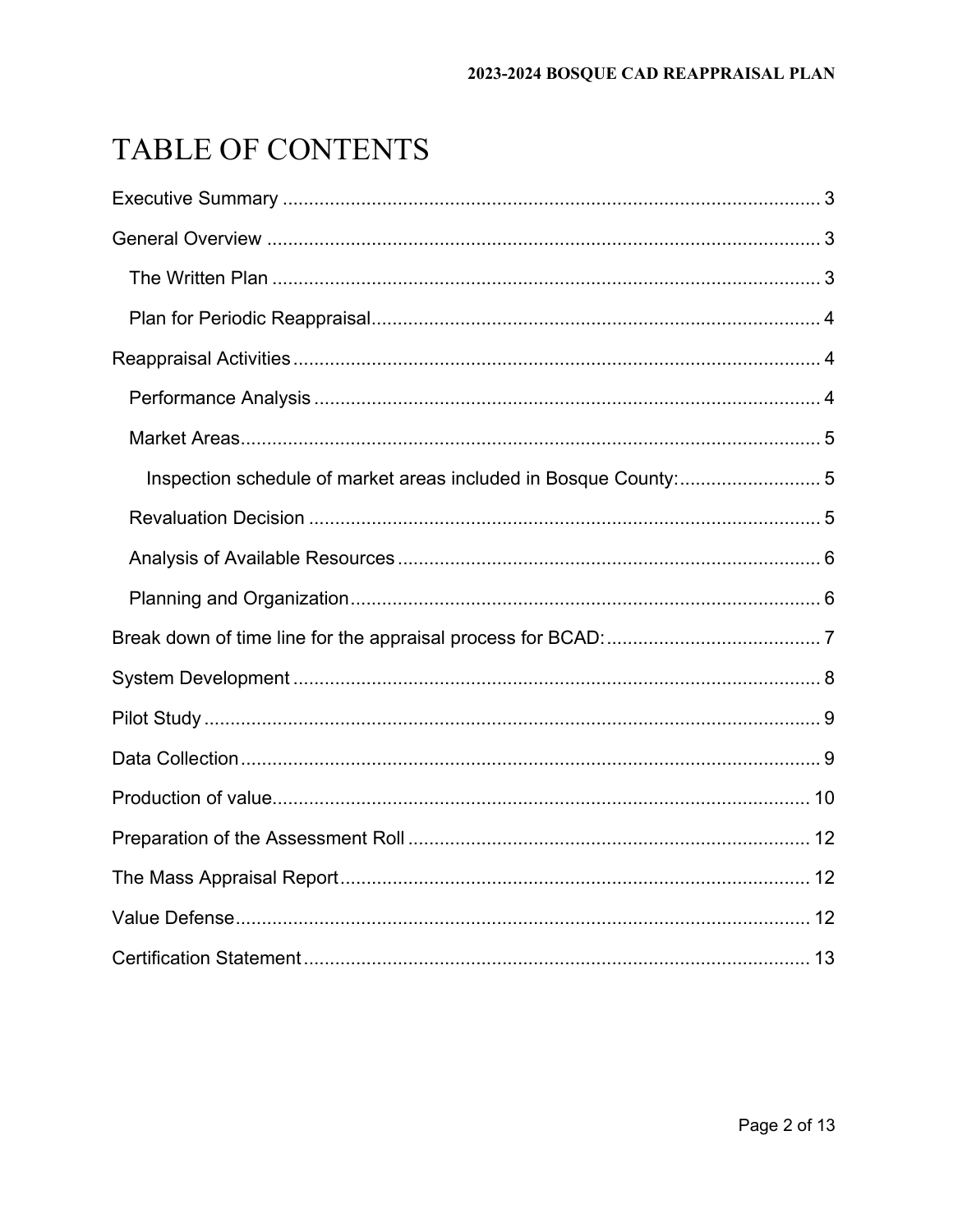## EXECUTIVE SUMMARY

The Bosque Central Appraisal District has prepared and published this reappraisal plan to provide our Board of Directors, citizens, and taxpayers with a better understanding of the district's responsibilities and activities. This plan has several parts: a general introduction and then, several sections describing the appraisal effort by the appraisal district.

The Bosque Central Appraisal District is a political subdivision of the State of Texas created January 1, 1980. The provisions of the Texas Property Tax Code govern the legal, statutory, and administrative requirements of the appraisal district. A Board of Directors, appointed by the taxing units within the boundaries of the Bosque Central Appraisal District, constitutes the district's governing body. The chief appraiser, appointed by the Board of Directors, is the chief administrator of the appraisal district.

The appraisal district is responsible for local property tax appraisal and exemption administration for twenty-two jurisdictions or taxing units in the county. Each taxing unit sets its own tax rate to generate revenue to pay for police and fire protection, public schools, road and street maintenance, courts, water and sewer systems, and other public services. Property appraisals by the appraisal district allocate the year's tax burden on the basis of each taxable property's market value. The District also determines eligibility for various types of property tax exemptions such as those for homeowners, the elderly, disabled veterans, charitable or religious organizations and agricultural productivity valuation.

In this executive summary, please find the legal requirement of a reappraisal plan passed by the Texas Legislature in the 2005 regular session and our response to these requirements immediately below the law. Intricate details of how the plan will be implemented are discussed in the body of this document.

## GENERAL OVERVIEW

S. B. 1652 enacted in 2005 by the Texas Legislature, amended the Tax Code to require a written biennial reappraisal plan. The following details the changes the Tax Code:

#### THE WRITTEN PLAN

Section 6.05, Tax Code, is amended by adding Subsection (i) to read as follows:

To ensure adherence with generally accepted appraisal practices, the board of directors of an appraisal district shall develop biennially a written plan for the periodic reappraisal of all property within the boundaries of the district according to the requirements of Section 25.18 and shall hold a public hearing to consider the proposed plan. Not later than the 10th day before the date of the hearing, the secretary of the board shall deliver to the presiding officer of the governing body of each taxing unit participating in the district a written notice of the date, time, and place for the hearing. Not later than September 15 of each even-numbered year, the board shall complete its hearings, make any amendments, and by resolution finally approve the plan. Copies of the approved plan shall be distributed to the presiding officer of the governing body of each taxing unit participating in the district and to the comptroller within 60 days of the approval date.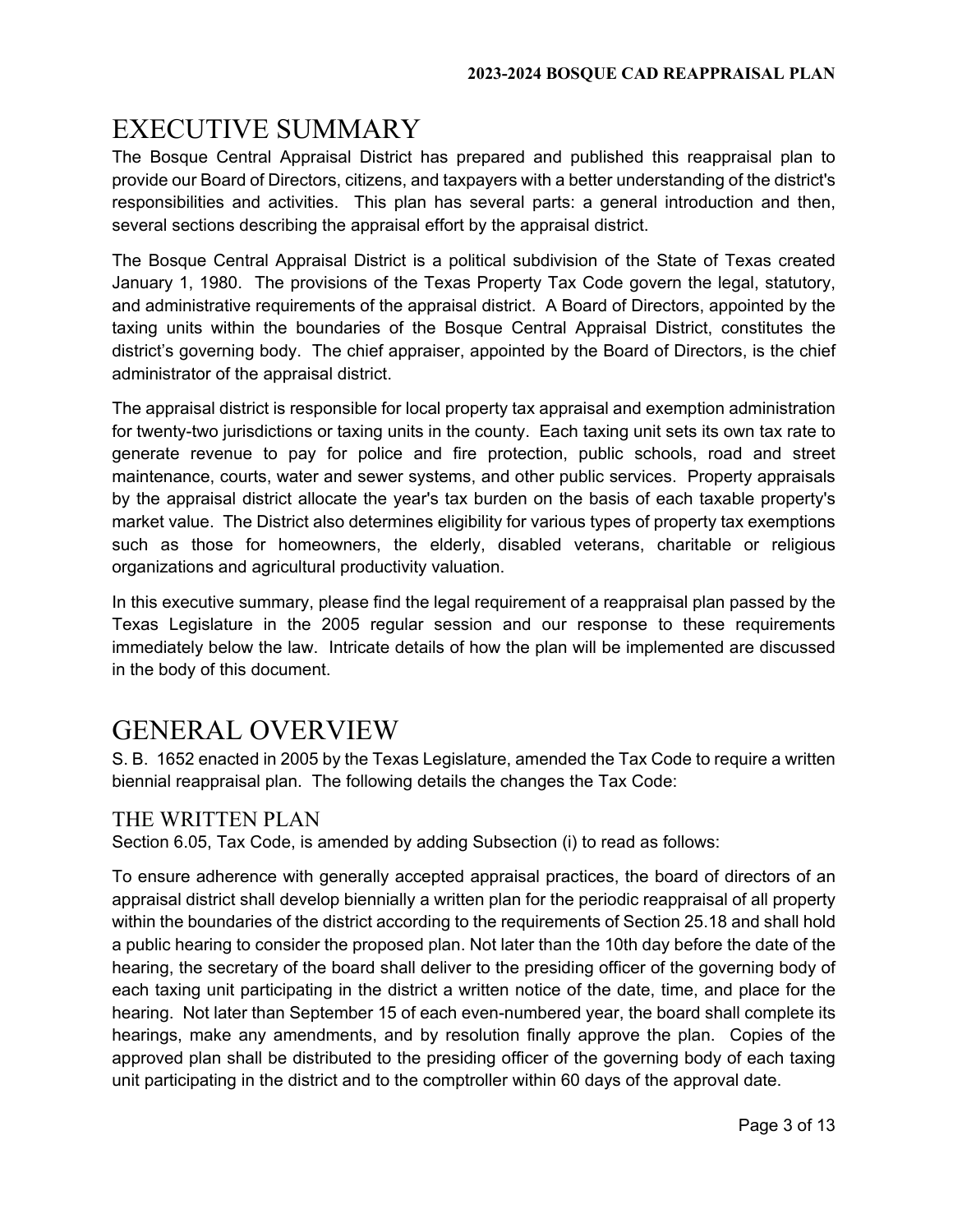#### PLAN FOR PERIODIC REAPPRAISAL

Subsections (a) and (b), Section 25.18, Tax Code, are amended to read as follows:

- (a) Each appraisal office shall implement the plan for periodic reappraisal of property approved by the board of directors under Section 6.05(i).
- (b) The plan shall provide for the following reappraisal activities for all real and personal property in the district at least once every three years:
	- (1) Identifying properties to be appraised through physical inspection or by other reliable means of identification, including deeds or other legal documentation, aerial photographs, land-based photographs, surveys, maps, and property sketches:
	- (2) Identifying and updating relevant characteristics of each property in the appraisal records;
	- (3) Defining market areas in the district
	- (4) Identifying property characteristics that affect property value in each market area, including:
		- (A) The location and market area of the property;
		- (B) Physical attributes of property, such as size, age, quality and condition;
		- (C) Legal and economic attributes and
		- (D) Easements, covenants, leases, reservations, contracts, declarations, special assessments, ordinances, or legal restrictions;
	- (5) Developing an appraisal model that reflects the relationship among the property characteristics affecting value in each market area and determines the contribution of individual property characteristics;
	- (6) Applying the conclusions reflected in the model to the characteristics of the properties being appraised; and
	- (7) Reviewing the appraisal results to determine value.

## REAPPRAISAL ACTIVITIES

#### PERFORMANCE ANALYSIS

The primary tool used to measure mass appraisal performance is the ratio study. Each market area within the appraisal district boundaries is reviewed annually by utilizing the sales ratio analysis process. Each year, ratio studies are conducted on properties within the district to judge the two primary aspects of mass appraisal accuracy— level and uniformity of value.

Only verified arms-length sales are included in the ratio studies. If necessary, the sales have been adjusted for financing, inclusion of personal property, time of sale, etc. Outliers are identified and researched and either adjusted or excluded from each ratio study according to IAAO standards.

The first set of ratio studies is produced upon the certification of the previous year's appraisal records. This analysis is used to develop the starting point for establishing the level and accuracy of appraisal performance and to also indicate the uniformity or equity of the existing appraisals. The mean, median, and weighted mean ratios are calculated for properties in each category and market area to measure the level of appraisal (appraisal accuracy). The coefficient of dispersion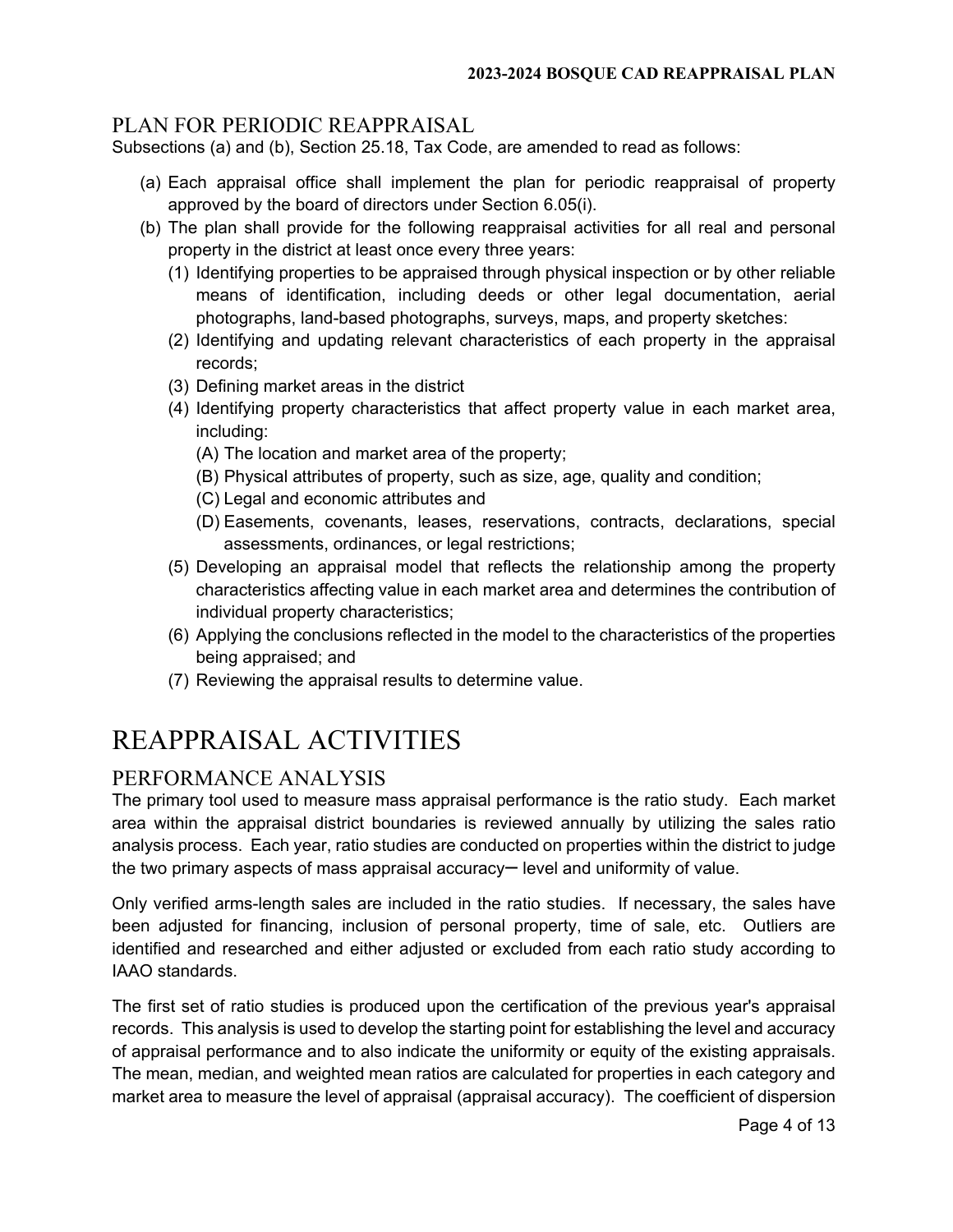(COD) is calculated in each category and market area to measure appraisal uniformity. The standard deviation and coefficient of variation are also calculated.

During the review of this first set of studies, areas of possible concern are noted. Additional research or field reviews are conducted to verify and/or correct property characteristic data. Upon completion of the additional review, the ratio studies are run again. The second set of studies is used to calibrate the cost schedules, land schedules, and depreciation tables and to apply market area factors. This analysis requires that many of the ratio studies be re-run several times to determine effects of the adjustments.

Upon completion of the analysis, a set of ratio studies is also produced prior to the generation of appraisal notices. A final set of ratio studies is produced after appraisal review board hearings are completed. This final set of studies is compared to the set produced prior to the generation of appraisal notices. This comparison provides the district with information concerning low and high protest areas or property types and the effects of value changes made by the Appraisal Review Board. This set of ratio studies also serves as the first ratio study for the upcoming year and assists in the district's planning and effective reappraisal decisions for the upcoming year.

#### MARKET AREAS

BCAD's identified market areas are as follows: rural areas, rural subdivisions, school districts, cities, and subdivisions on or near Lake Whitney. The school districts are Clifton, Cranfills Gap, Iredell, Kopperl, Meridian, Morgan, Valley Mills, and Walnut Springs. There are three overlapping school districts, China Springs, Jonesboro and Hico. The cities are Clifton, Valley Mills, Meridian, Iredell, Cranfills Gap, Walnut Springs, and Morgan. There are three identified neighborhoods in the City of Clifton. The appraiser upon review of the properties within these areas may further subdivide some of these areas into neighborhoods or subdivisions sharing physical or geographical boundaries, or legal restrictions in order to be as equal and uniform as possible.

#### INSPECTION SCHEDULE OF MARKET AREAS INCLUDED IN BOSQUE COUNTY:

- 2023 Kopperl ISD, Morgan ISD, Walnut Springs ISD, China Spring ISD, all rural areas within these school districts, all rural subdivisions within these school districts, all lake subdivisions within these school districts, the City of Morgan, and the City of Walnut Springs.
- 2024 Meridian ISD, Iredell ISD, Cranfills Gap ISD, Hico ISD, Jonesboro ISD, all rural areas within these districts, all rural subdivisions and lake subdivisions within these districts, the City of Meridian, the City of Cranfills Gap, and the City of Iredell.
- 2025 Clifton ISD, Valley Mills ISD, all rural areas within the school districts, all rural subdivisions within these school districts, and lake subdivisions within these school districts, the City of Clifton and the neighborhoods contained there, and the City of Valley Mills.

#### REVALUATION DECISION

The district will, through the inspection process or through other reliable means, update the relevant characteristics of each property in the year's appraisal plan and list new property each year.\* Each year the Reappraisal Plan includes approximately one third of the district and will be worked utilizing a detailed inspection process. District staff and Western Valuation Services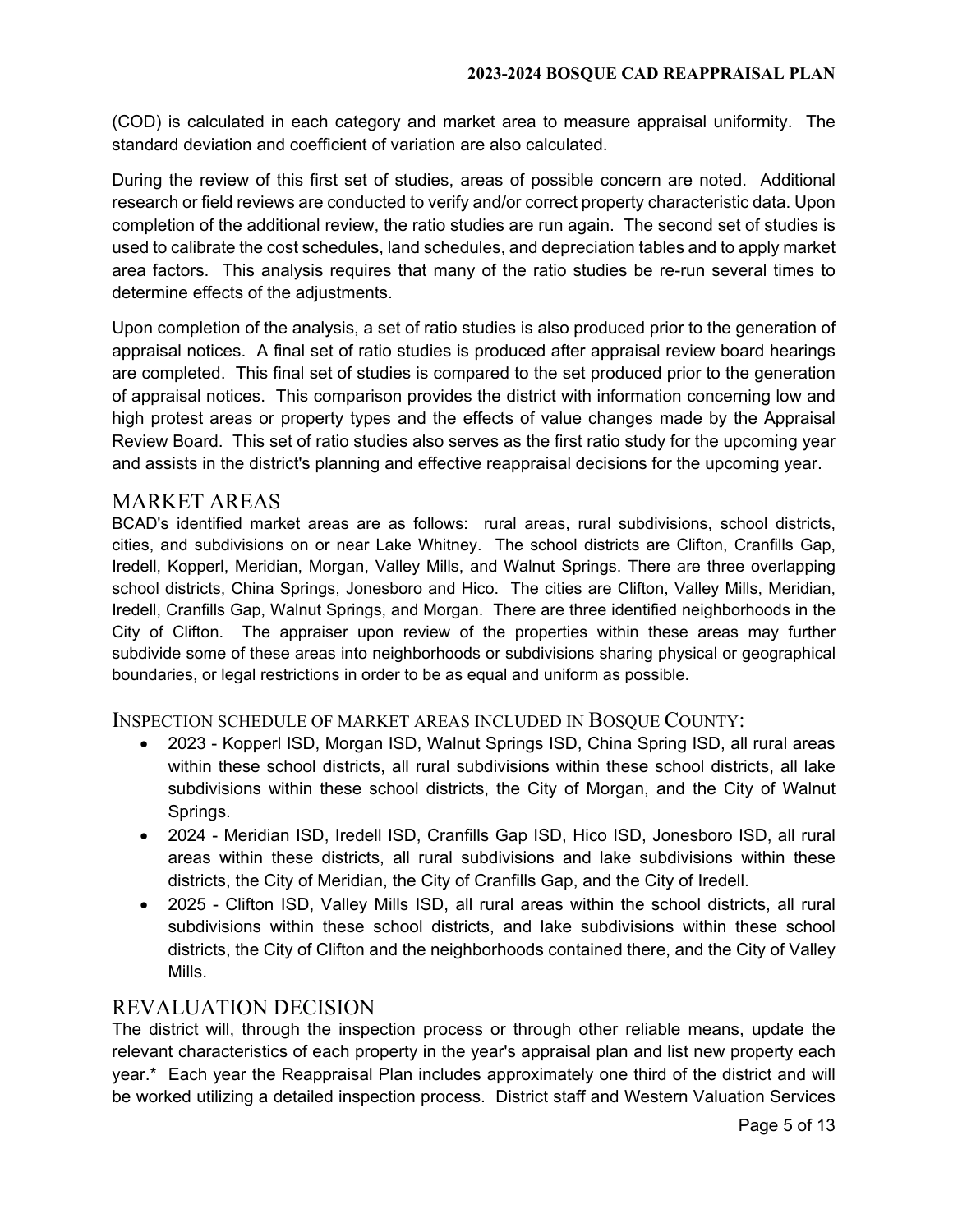will complete a detailed inspection of the properties in the reappraisal plan. As well as any new improvements or properties whose characteristics have changed in the entire county. All improvements in the Reappraisal plan will be reclassed based on new cost models. Properties with first time agricultural evaluation will receive an onsite appraisal to check for agricultural use. The district appraisers and Western will also inspect other areas of the county each year by driving the roads or using other means to identify and list new improvements or new businesses or to identify a change or removal of an improvement or business.

\* *Note: Contiguous properties, belonging to the same owner and located in more than one school district with a planned inspection in a different year, will be appraised with the school district in which the majority of the property lies.* 

#### ANALYSIS OF AVAILABLE RESOURCES

Staffing and budget requirements for each tax year are detailed in the district's budget adopted by the Board of Directors in accordance with Section 6.06 of the Property Tax Code. Staffing will impact the cycle of real property and business personal property detailed inspections.

Existing appraisal practices, which are continued from year to year, will be reviewed and kept current. Capitalization rates and current market rents will be reviewed to update income models.

Computer generated forms will be reviewed for revisions based on year and reappraisal status. Legislative changes will be scheduled for timely completion and testing. Existing map and data requirements will be specified and updates put in production as needed.

#### PLANNING AND ORGANIZATION

Preparation for the upcoming appraisal year begins immediately after certification of the current year's appraisal roll. The first set of ratio studies is produced and used to develop the starting point for establishing the level and accuracy of appraisal performance and to also indicate the uniformity or equity of the existing appraisals. During the review of this first set of studies, areas of possible concern are noted in the areas targeted for the reappraisal of that year. The end of July will start this process.

Additional research or field reviews are conducted to verify and/or correct property characteristic data. Detailed inspection of approximately one third of the district begins.

New properties are also identified by a physical inspection, or by other reliable means of identification, including deeds or other legal documentation, aerial photographs, land-based photographs, surveys, maps, and property sketches, building permits, utility hookups, septic tank permits, Comptroller sales tax list, phone book, subdivision maps, city building permits, automobile registration list, FAA Aircraft List, business personal property renditions, etc.

Upon completion of field inspections, additional review, and data entry, the ratio studies are run again. This set of studies is used to calibrate the cost schedules, land schedules, and depreciation tables and to apply market area factors. This analysis requires that many of the ratio studies be re-run several times to determine effects of the adjustments.

The District will set target dates each year to complete the appraisal process. Field inspection will be targeted for completion by April 15th each year. Staff will have a target date for completion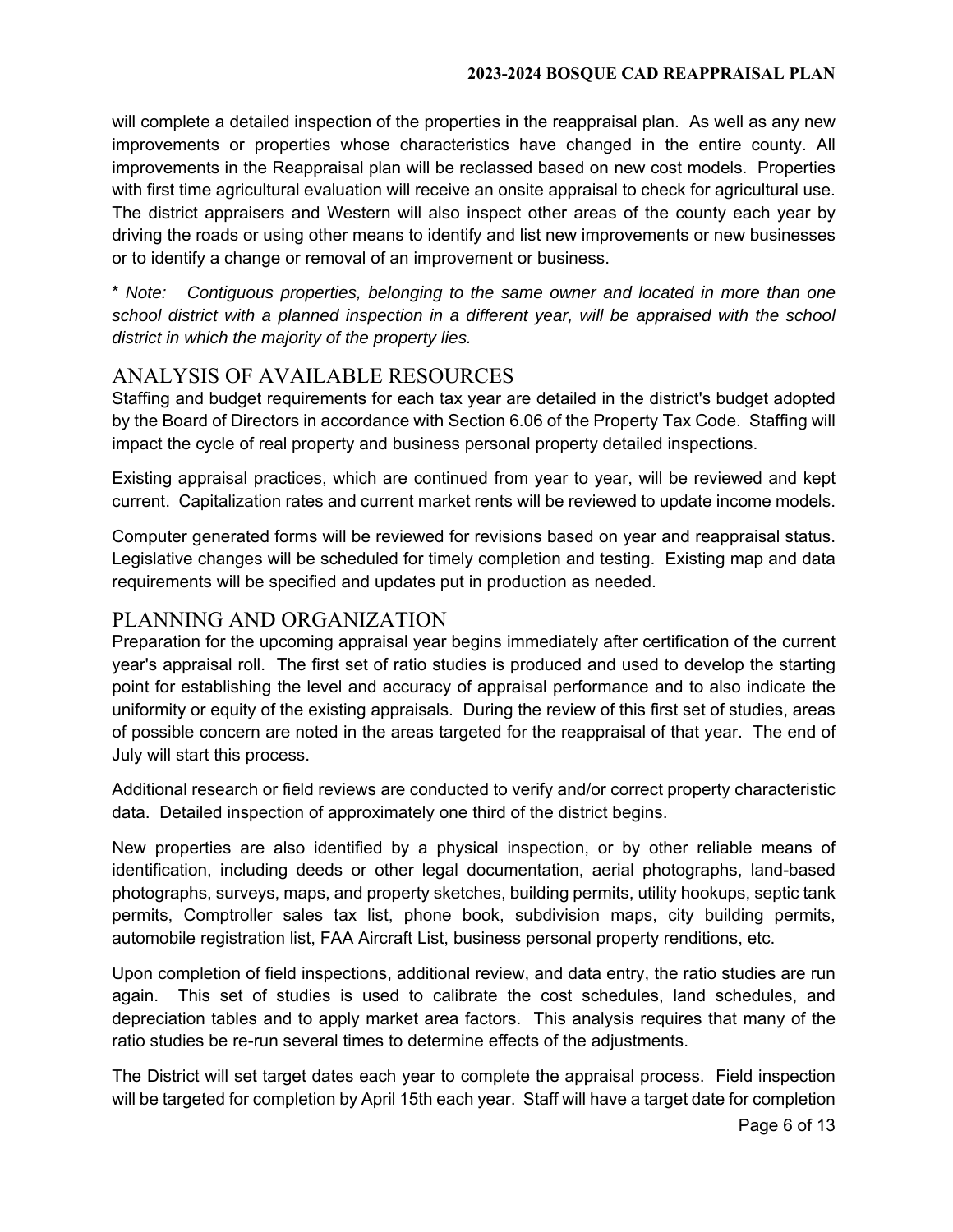of data entry work related to residential homestead valuations and all other real property valuations by April 25th of each year. The target date for completion of business personal property data entry is April 15th of each year. However, due to extensions or the filing late renditions, some accounts may not be completed until after the May 15th extension date.

It is the district's goal to deliver appraisal notices by the dates specified in the Tax Code Section 25 .19 (By April 1 or as soon thereafter as practicable if the property is a single-family residence that qualifies for an exemption under Sec. 11.13, or by May 1 or as soon thereafter as practicable in connection with any other property). Once the notices are delivered, the appraisal roll is submitted to the Appraisal Review Board for the equalization period. Appraisers begin informal appeals process, with formal hearings beginning at least thirty days after the notice mail date. It is also the goal of the district to obtain approval of the appraisal records by the Appraisal Review Board on or before July 20th and to certify each taxing unit's appraisal roll on or before July 25th of each year.

### BREAK DOWN OF TIME LINE FOR THE APPRAISAL PROCESS FOR BCAD:

After protest hearings of the previous year, at the end of July or first part of August, the appraisers run lists of properties in the first targeted market area of the year's reappraisal plan, print appraisal cards, and pull the folders. Properties requiring access letters are determined and the letters mailed. Appraisers start field inspections by the middle of August in the first school district of that year 's plan. All real property appraisers will work in the same school district until it is completed before moving to the next school district, where the process above is repeated until all the targeted market areas have been reappraised.

Market areas where an appraisal is necessary close to January 1st, due to high activity, are done as close to the first of the year as possible. Appraisers may have to delay appraisal of a school district to achieve these inspections.

Around the middle of January all new owners of land that was previously appraised as agricultural, new owners who have requested a homestead, existing owners that the appraisal district is requesting an agricultural update from, existing owners that the appraisal district is requesting a homestead update from, and existing owners that the appraisal district is requesting more information from, are sent forms to complete. If the mailing and situs addresses match the property owner will be sent a letter explaining that they qualify for a homestead exemption and an application.

Income surveys will be sent in January to commercial properties where the income approach should be considered as an appropriate appraisal method. If they are not turned in, we will use general market income data.

Properties coded for an inspection or permits outside of the current year appraisal plan, are worked after the targeted market areas are completed.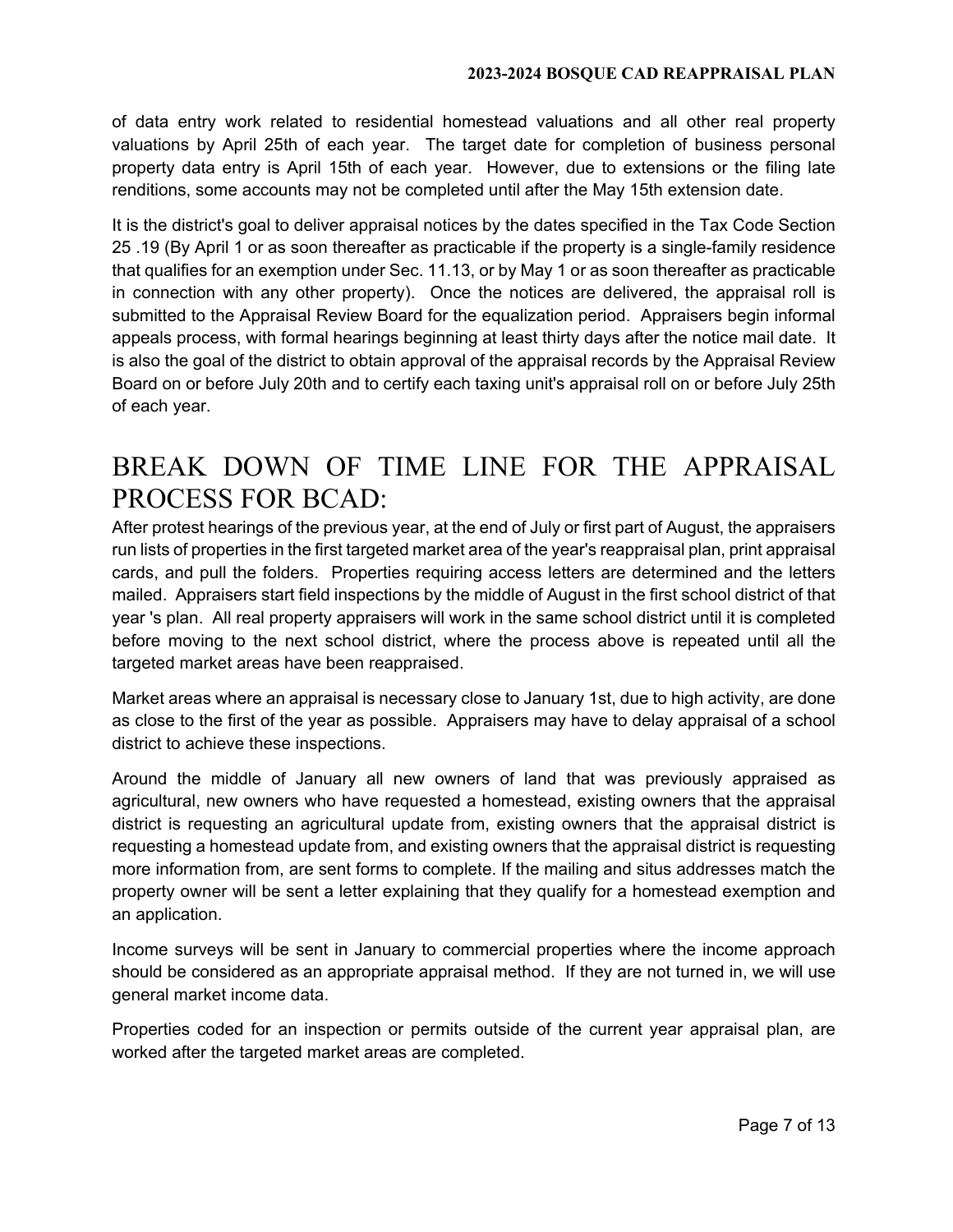Agricultural accounts under wildlife are to complete an annual report every year. If they do not send one in, we will notify them that they have not. All wildlife accounts will be reviewed to ensure that the Wildlife guidelines set by the Agriculture Review Board are being honored.

An onsite inspection of all new agricultural applicants is completed and documented in April. All field work is to be completed on all properties by the middle of April. Property owners who do not respond to access letters or allow access will be assigned a value by the chief appraiser. Data entry on real property should be completed a week after inspections are finished.

BPP data entry should be completed by May 1st with the exception of properties requesting an extension and properties appraised by any outside contracted appraisal firm.

By April 1 or as soon thereafter as practicable if the property is a single-family residence that qualifies for an exemption under Section 11.13, or by May 1 or by May 1 or as soon thereafter as practicable in connection with any other property, the chief appraiser shall deliver a clear and understandable written notice to a property owner of the appraised value of the property owner's property if:

- 1. The appraised value of the property increased \$1,000 or more;
- 2. The property owner rendered a value;
- 3. The property was not on the appraisal roll in the preceding year;
- 4. Property owner changes from January 1st of the previous year;
- 5. The property was reappraised

The property owners have 30 days to protest from the date of the notice.

The appraisal roll is submitted to the Appraisal Review Board the first hearing. The Appraisal Review Board certifies the appraisal roll by July 25th.

## SYSTEM DEVELOPMENT

In 2010, the district began utilizing the Mass Appraisal Records/Computer Assisted Mass Appraisal (MARS/CAMA) system developed by Beyond Appraisal, Inc. (now known as Thomson Reuters). Thomson Reuters provides updates to the software through the maintenance and support agreement including, but not limited to, legislative requirements, administrative assistance, forms updates, etc.

The district will contract for the Marshall and Swift appraisal manuals and other such manuals. The district will use sales data, income data, cost data and ratio studies to calibrate schedules and update market areas within the district. Revisions to cost models, income models, and market models will be specified, updated, and tested each year. Replacement cost new tables as well as depreciation tables will be tested for accuracy and uniformity through ratio studies and with reference to cost data from Marshall & Swift.

The district contracts with independent appraisal companies to furnish the joint appraisal of real property and appraisal of mineral related properties, industrial properties, and utility properties. The district requires the company to comply with the Uniform Standards of Professional Appraisal Practice and to use only approved appraisal techniques required by state law.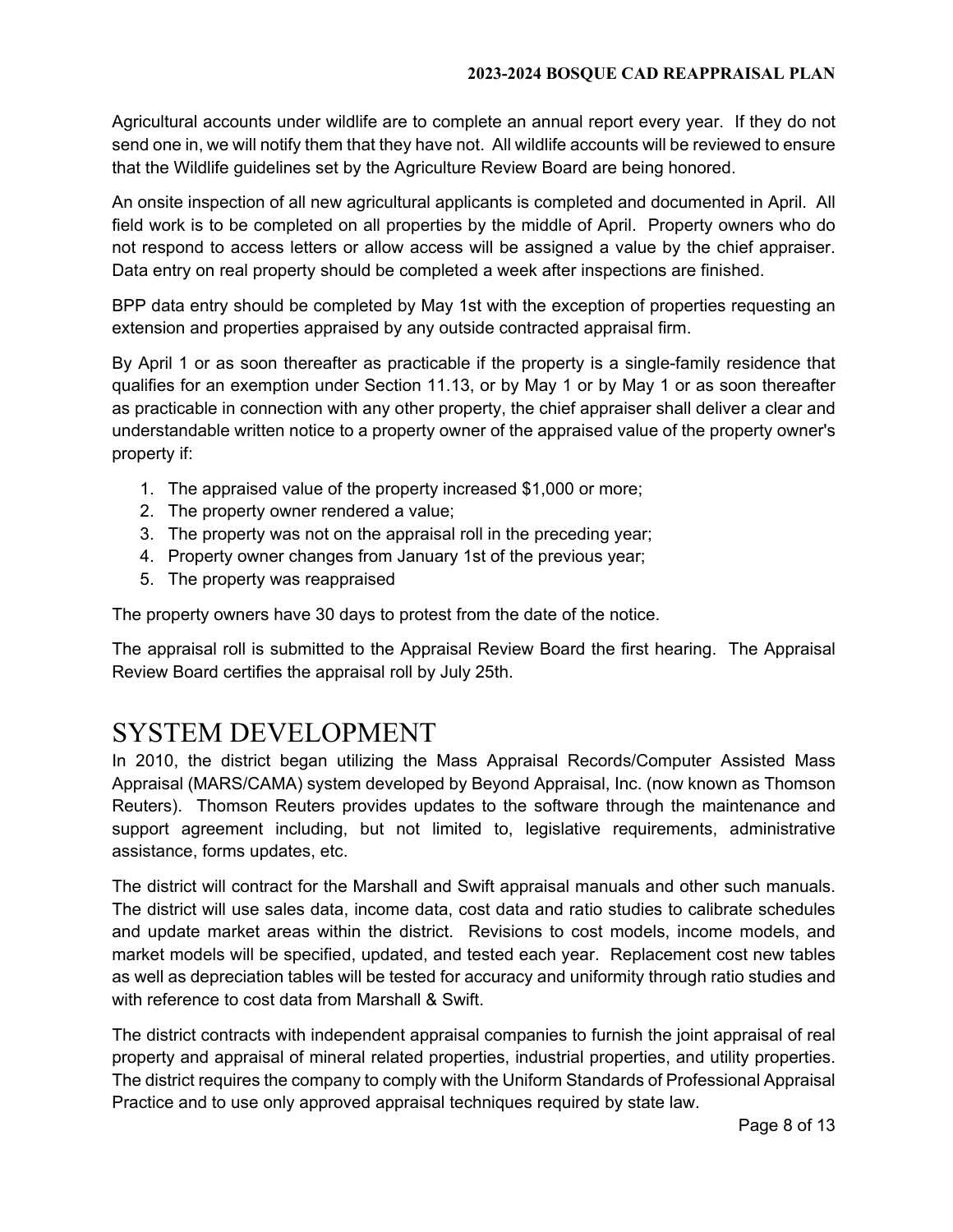Appraisal notices will be reviewed for legal sufficiency and correctness. Enclosures will be updated as needed to comply with legal requirement.

Protest hearing scheduling procedures for informal and formal appraisal review board hearings will be reviewed and updated as required. Standards of documentation will be reviewed and amended as required.

## PILOT STUDY

The district will use the ratio study to monitor for accurate and reliable values, calibrate/update cost and land schedules, and review for possible modifications in procedures. Each market area within the appraisal district boundaries is reviewed annually by utilizing the sales ratio analysis process. Each year, ratio studies are conducted on properties within the district to judge the two primary aspects of mass appraisal accuracy--- level and uniformity of value. Only verified armslength sales are included in the ratio studies. If necessary, the sales have been adjusted for financing, inclusion of personal property, time of sale, etc. Outliers are identified and researched and either adjusted or excluded from each ratio study according to IAAO standards.

City limits and school district lines define many of the district market areas. Examples of other market areas include subdivisions on or near Lake Whitney; distressed economic areas, etc.

The district utilizes market adjustments in these areas when necessary.

## DATA COLLECTION

Appraisers generally drive out to and work all the properties in the year's reappraisal plan. The field appraiser determines the extent of the inspection needed. Most inspections are performed onsite, a drive-by inspection, or aerial photos when available. Properties with changes such as new improvements, additions, swimming pools, etc. are conducted by an on-site detailed review. The inspection may include confirming the dimensions of structures and/or completion of interior and exterior construction. Physical characteristics such as size, quality of construction, detail and property amenities are determined during these inspections.

Additionally, size may be confirmed through sources such as building permits, construction plans, realtor information, etc. Agricultural properties are checked for ag use during field inspections. All available and reliable resources are used in pursuit of accurate characteristic data for each property. If access to the property is denied, the Chief Appraiser will put a value on the property.

Sold properties with high variances from typical sales ratios are site inspected to ensure proper classification and accurate characteristic descriptions prior to being used in ratio studies or being used to develop market value adjustment factors. They are also checked for any enhancements made prior to the sale.

Property characteristic data is recorded for each property to be appraised. Resources for the discovery, describing, and listing of properties include, but are not limited to the following: field inspections by appraisal staff/western valuation, renditions, deed records, plat records, and assumed name certificates filed for record with the Bosque County Clerk's office, city building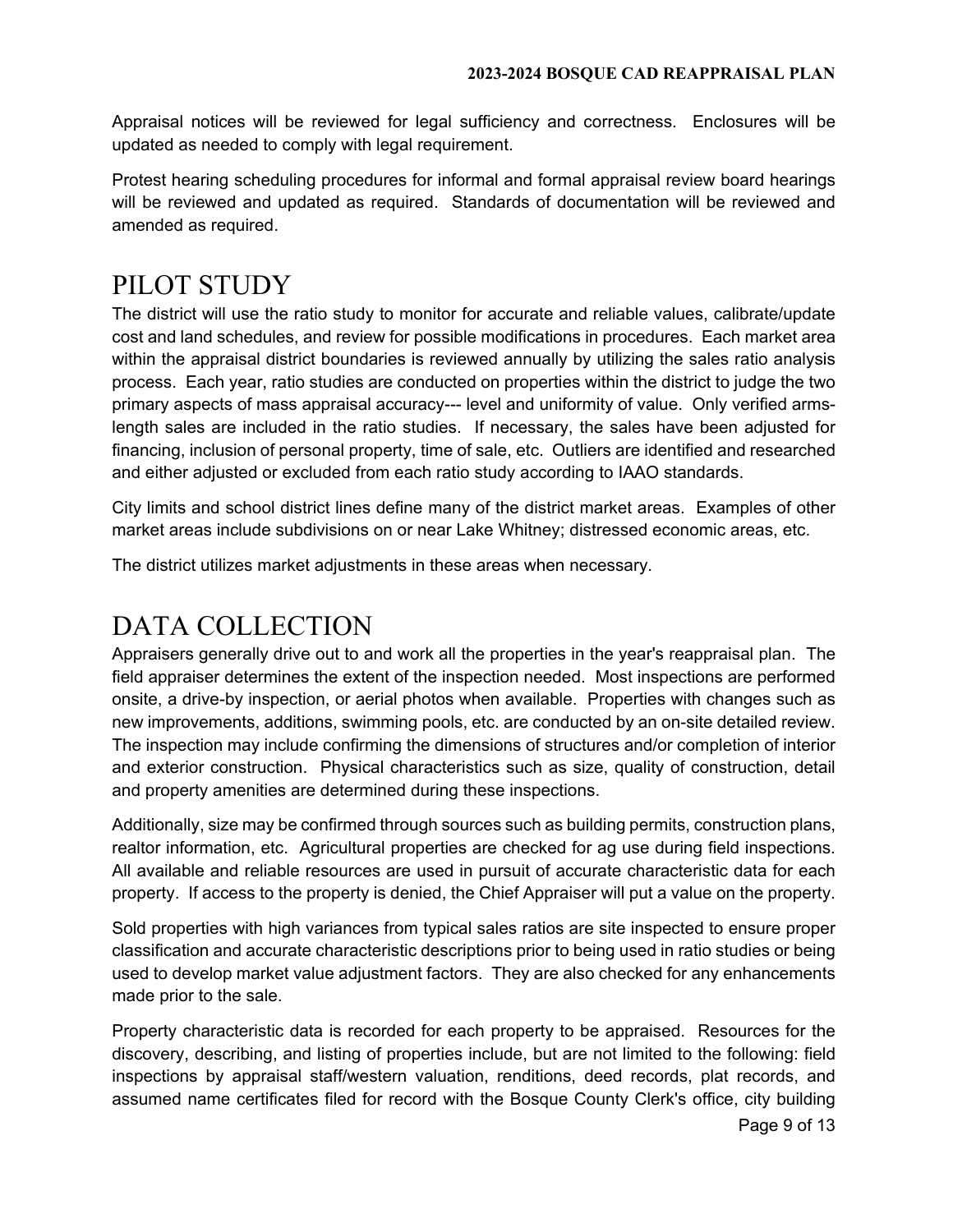permits, local fee appraisers, builders and realtors, newspaper publications, maps, and other appraisal records of the District.

Construction costs are gathered from available sources including, but not limited to the Marshall and Swift Valuation Service and local builders and developers for use in the cost approach to value.

Information for the sales comparison approach is gathered for properties within the appraisal district through the mailing of questionnaires to new owners and other sources deemed reliable. Sales data is entered into the appraisal database making it available for use by the appraisal staff. Sales are checked for validity according to IAAO standards by the appraisal staff.

Rental rates, expenses and occupancy rates are gathered on hotels and apartment complexes for use in the income approach to value through questionnaire mailings, various publications and advertisements, owner filed property reports, and appraiser interviews.

The district will collect and record the data characteristics identified that affect property value in each market that *may* include all the following:

- 1. Location of the Property
- 2. Description of the Property
- 3. Construction or SIC type
- 4. Market Area of Property
- 5. Size of Property/Effective Acres
- 6. Age of Property
- 7. Condition of Property
- 8. Reservations
- 9. Contracts
- 10. Declarations
- 11. Special Assessments
- 12. Ordinances/Zoning
- 13. Building Attributes
- 14. State Property Codes
- 15. Legal Restrictions
- 16. Economic factors found
- 17. Quality of construction
- 18. Covenants/Easements
- 19. Leases
- 20. Land Type and other land info
- 21. Improvement Type, History, **Attributes**
- 22. Improvement Sketch
- 23. Dimensions
- 24. Other characteristics that affect value.

The district will appraise special appraisal properties according to the provisions of the Tax Code.

## PRODUCTION OF VALUE

PRELIMINARY ANALYSIS: A ratio analysis is performed for each category of property to determine the accuracy of schedules and to isolate properties that need visual inspection or reappraisal. During the review of this first set of studies, areas of possible concern are noted. Additional research or field reviews are conducted to verify and/or correct property characteristic data. Upon completion of the additional review, the ratio studies are run again. The second set of studies is used to calibrate the cost schedules, land schedules, and depreciation tables and to apply market area factors. This analysis requires that many of the ratio studies be re-run several times to determine effects of the adjustments.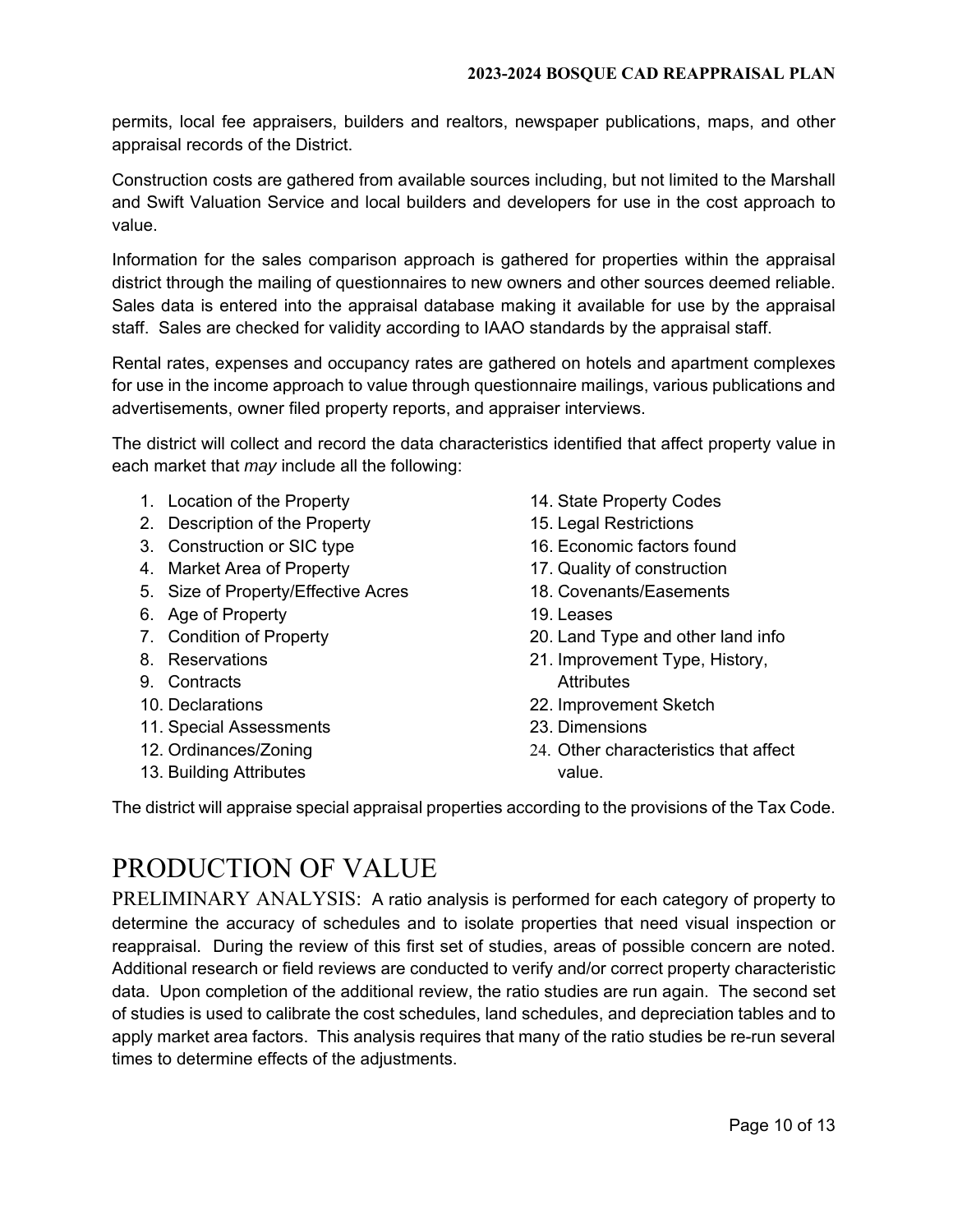NEIGHBORHOOD/MARKET ANALYSIS:Neighborhood/Market analysis examines how economic, social, physical, and governmental forces affect property values. The effects of these factors are used to identify, classify, and stratify comparable properties into smaller, manageable subsets of the universe of properties known as neighborhoods. Analysis of comparable market sales forms the basis of estimating market activity affecting market prices for any given market area, neighborhood or district. Market sales indicate the effects of these market forces and are interpreted by the appraiser into an indication of market price ranges.

Properties whose values are influenced by the same economic, social, physical, and governmental forces are grouped as neighborhoods or market areas. Included in this analysis is the consideration of patterns of development and property use.

Once a neighborhood with similar characteristics has been identified, the next step is to define its boundaries. This process is known as "delineation." Some factors used in neighborhood delineation include location, sales price range, lot size, age of dwelling, quality of construction and condition of dwellings, square footage of living area, and story height. Delineation can involve the physical drawing of neighborhood boundary lines on a map, but usually it involves statistical separation or stratification based on attribute analysis.

APPROACHES TO VALUE: Bosque Central Appraisal District considers the three generally accepted approaches to value. The models used for each approach are as follows:

**INCOME APPROACH:** V = I -EXP/R, where V is value, I is income, EXP is expenses, and R is capitalization rate.

**COST APPROACH:** MV = LV + (RCN -D), where MV is market value, LV is the land value, RCN is replacement cost of the improvement, and D is depreciation.

An extended model for the cost approach, utilizing market area adjustment factors is as follows:  $MV = [(RCN-D) \times MA] + LV$ , where MA is market area adjustment factor.

**SALES COMPARISON APPROACH:** MV = Sc + ADJc, where MV is market value, Sc is the sale price of a comparable property, and ADJc is the total dollar adjustment to the sale price of the comparable for differences between attributes of the comparable and the subject property.

Single-family and multi-family residential properties are appraised using a combined cost- market approach to value. Residential improved and vacant property, when qualified as an inventory, will be appraised in compliance with the Texas Property Tax Code, Section 23.12(a). Land is appraised by the sales comparison approach to value.

The appraisal of agricultural land is governed by Chapter 23 of the Property Tax Code. The appraised value of qualified open-space is determined on the basis of the category of land, using accepted income capitalization methods applied to average net to land.

All commercial properties including but not limited to retail properties, apartments, warehouses, office buildings etc. will be valued by the cost approach, the income approach, or the sales comparison approach as deemed most appropriate pursuant to Section 23.0101 of the Property Tax Code.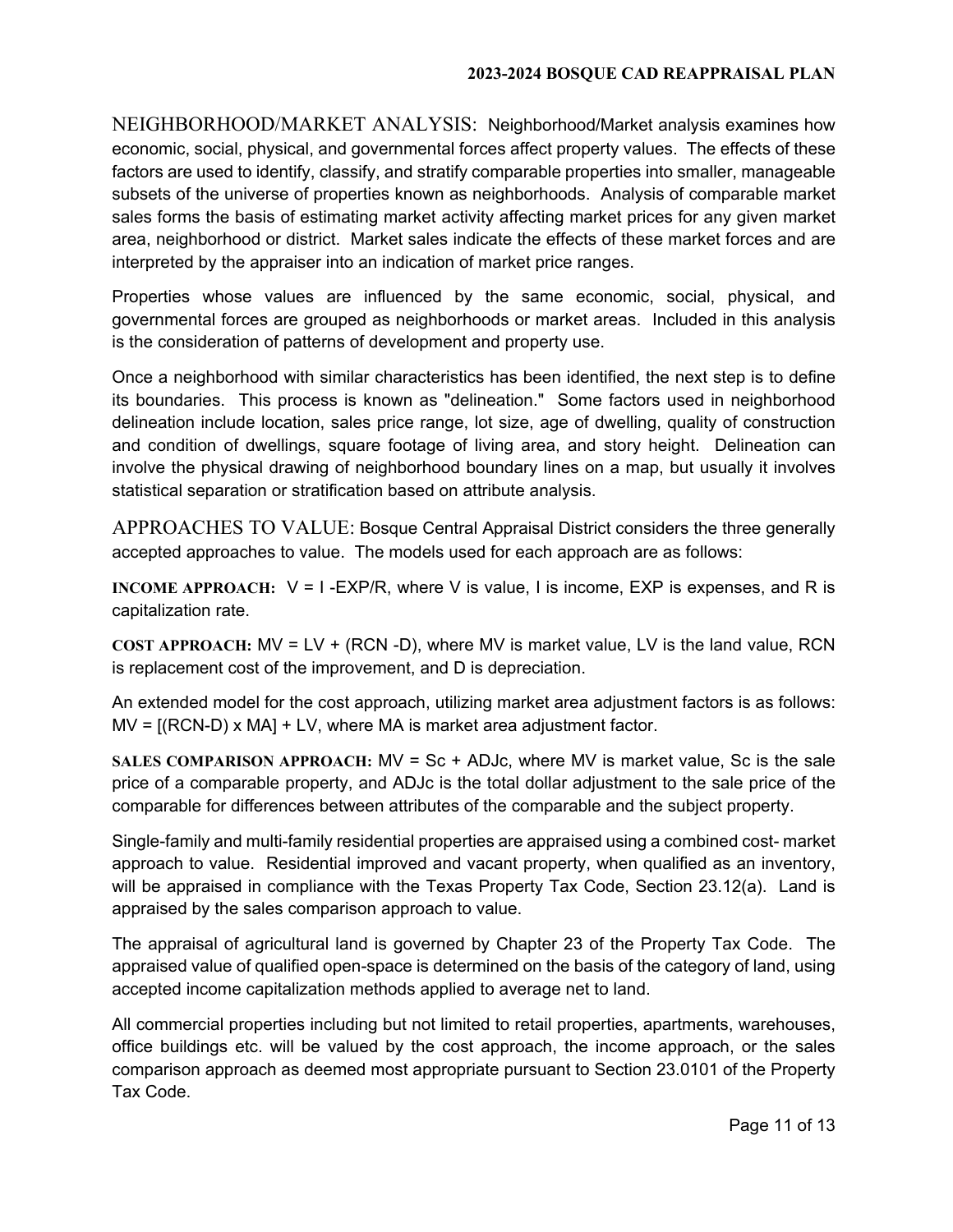The primary approach to the valuation of business personal property is the cost approach. This approach uses replacement cost new (RCN), which is developed from property owner reported historical cost or from existing valuation models provided by the Property Tax Assistance Division of the State Comptroller's Office. Costs are also researched for personal property using NADA Guides and other sources. Personal property is depreciated using the age-life method based on percent good factors which are consistent with the depreciation schedules provided by the Property Tax Assistance Division for each personal property component (i.e. furniture, fixtures, equipment etc.).

HIGHEST AND BEST USE: Highest and best use is the reasonable, probable, and legal use of vacant land or improved property, which when physically possible, financially feasible, and appropriately supported, results in the highest value for the property. For improved properties, the highest and best use determination of a site is made both as if the site is vacant and as improved. The highest and best use for residential property that has a homestead exemption is by law its current use even though it highest and best use may be commercial or industrial.

DEPRECIATION: Depreciation is the loss in value from replacement cost new of an improvement or personal property item due to physical deterioration, functional obsolescence and/or economic obsolescence. Each property, during the on-site review process, is assigned a depreciation factor based on the observed physical condition of the property. Additional adjustments may be made to the property for functional or economic obsolescence if conditions so warrant. Personal property is depreciated using the age-life method based on a typical economic life for each personal property component type.

## PREPARATION OF THE ASSESSMENT ROLL

The final values are listed and submitted to the Appraisal Review Board. Appraisal notices are mailed and the informal/formal review process begins. Upon approval of the appraisal records by the Appraisal Review Board, the appraisal roll is certified to each taxing unit.

## THE MASS APPRAISAL REPORT

Each tax year, the mass appraisal report is prepared and certified by the chief appraiser at the end of the appraisal phase. The mass appraisal report is completed in compliance with USPAP Standard Rule 6-8. The signed certification by the chief appraiser is compliant with USPAP Standard Rule 6-9.

## VALUE DEFENSE

The appraisal district, to meet its burden of proof for market value and equity in both informal and/or formal appraisal review board hearings, will rely on data in its possession or data obtained from other sources, as appropriate. Inspection and/or disclosure of evidence and related materials will comply with Section 41.461 of the Property Tax Code. Disclosure of such data will be compliant with statutory confidentiality requirements.